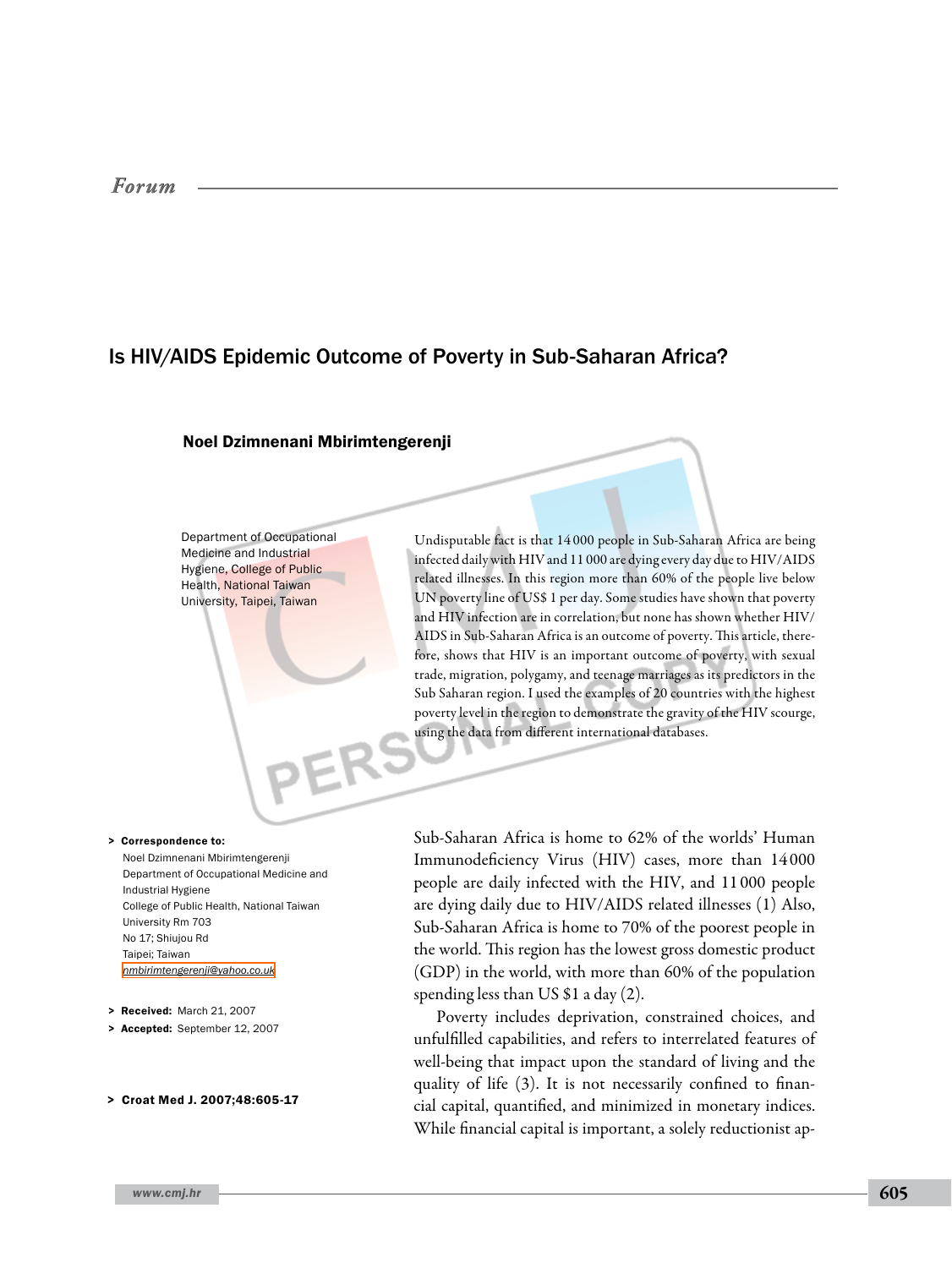proach eschews non-monetary resources, the lack of which contributes to and sustains poverty (4). Many people in Sub Saharan are in such poverty. They lack not only money, but assets and skills. Therefore, people strive to get basic needs and mostly indulge into risky behaviors, such as commercial sex, which can bring basic survival resources.

HIV infection is mostly confined to the poorest, who constitute the most of those infected in Africa. It is not simply that information, education, and counseling activities are unlikely to reach the poor but that such messages are often irrelevant and inoperable given the reality of their lives (5). Even if the poor understand what they are being urged to do, it is rarely the case that they have either the incentive or the resources to adopt the recommended behaviors.

The capacity of individuals and households to cope with HIV/AIDS depends on their initial endowment of assets – both human and financial. The poorest by definition are least able to cope with the effects of HIV/AIDS, so that immiseration among the affected populations is increasing. Even the non-poor find their resources diminished by their experience of infection (6).

Many of the poorest are women who often head the poorest households in Africa. Inevitably, such women are often engaged in commercial sexual transactions, sometimes as commercial sexual workers (CSW) but more often, as part of survival strategies for themselves and their dependents (7). The characteristics of the poor are well known as are some of the causal factors, like early marriage, which contribute to a "culture of poverty," – the fact that the children of the poor community often become the poor of the succeeding generations. Poverty is also associated with weak endowments of human and financial resources, such as low levels of education with associated low levels of literacy and few marketable skills, generally

poor health status and low labor productivity as a result (8).

However, the consequences of poverty have mostly been associated with migration, sexual trade, polygamy, and teenage marriages. Different research findings have also showed that these variables are directly related to HIV/AIDS. This article illustrates how HIV remains the exact outcome of poverty, with sexual trade, migration, polygamy, and teenage marriages as the predictors in Sub Saharan region.

### **Commercial sex and poverty**

The fact that African countries worst affected with HIV/AIDS such as Botswana and South Africa are among the most economically developed in the region contradicts the poverty-AIDS argument (Table 1). However, poverty does seem to be the crucial factor in the spread of HIV/AIDS through sexual trade. The extreme poverty compels most of the young women to indulge into risky behavior that can easily bring money and resources for survival.

Commercial sex workers are perceived to be highly instrumental in the HIV/AIDS pandemic as a high-risk group, reservoir of infection, and bridge into the general population (9). Instead of commercial sex work reduction due to HIV/AIDS prevention programs, the trade is gaining ground in Africa.

In Sub-Saharan Africa, there is a commercial element in many individual women's sexual relationships, and full-time prostitutes usually operate individually, rather than working as employees. They rent their own room and many women are paid for on the spot.

Deteriorating economic conditions have caused forced family separation in Zimbabwe. Sexual relationships outside marriage have become the norm for most men in urban areas (4). Men who work in mines often replace their rural wives with town women, which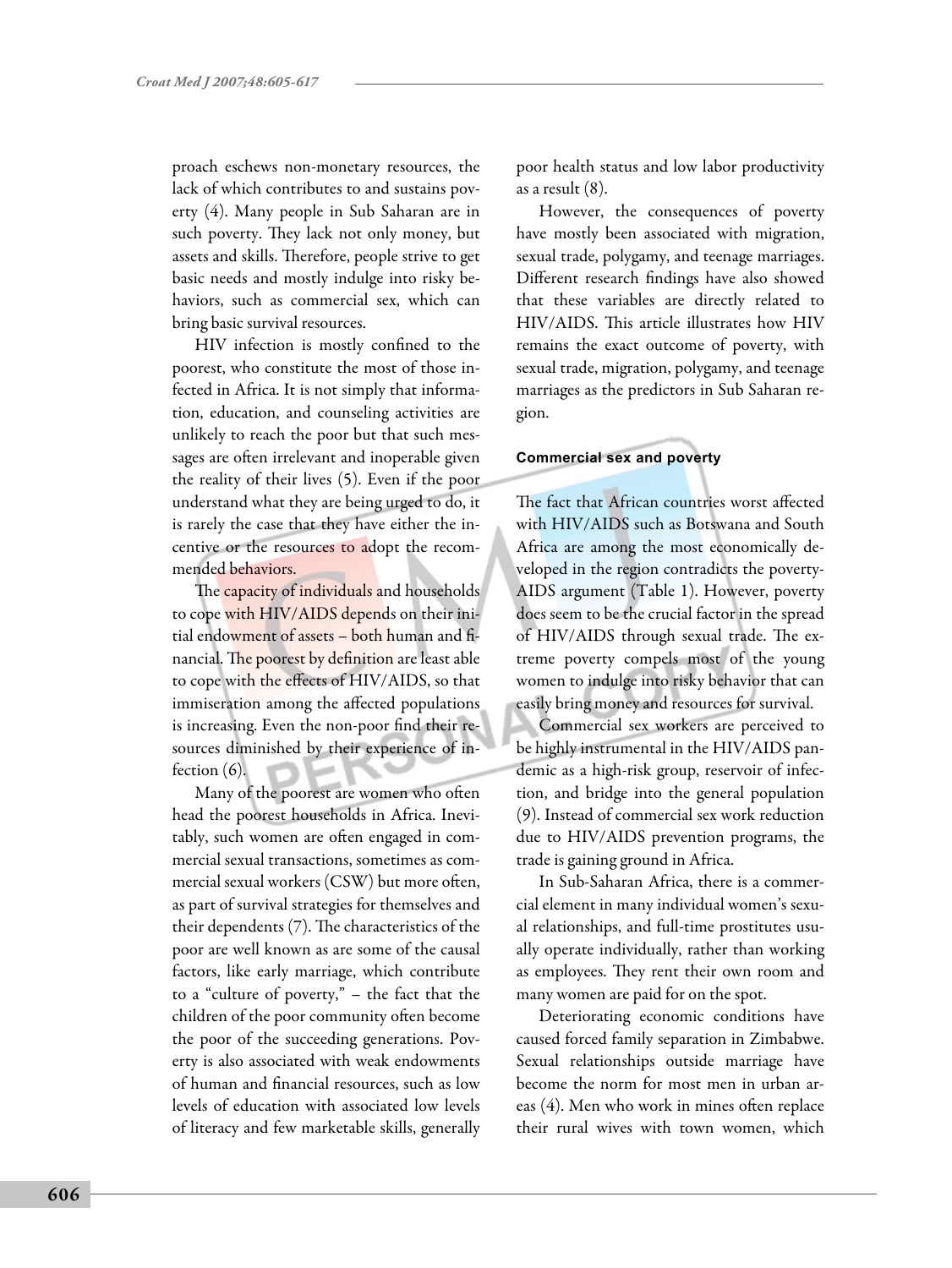| Country                  | Poverty level 2006       |                                                                  |                                             |      |                       |
|--------------------------|--------------------------|------------------------------------------------------------------|---------------------------------------------|------|-----------------------|
|                          | GDP<br>per capita (\$US) | Percent of population<br>below UN poverty line<br>(US \$1 a day) | National HIV prevalence<br>(15-49 years, %) |      | No of people with HIV |
|                          |                          |                                                                  | 2003                                        | 2005 | In millions           |
| Swaziland                | 5200                     | 69                                                               | 32.4                                        | 33.4 | 0.22                  |
| Botswana                 | 11400                    | 30                                                               | 24.0                                        | 24.1 | 0.27                  |
| Lesotho                  | 2600                     | 49                                                               | 23.7                                        | 23.2 | 0.27                  |
| Zimbabwe                 | 2000                     | 80                                                               | 22.1                                        | 20.1 | 1.10                  |
| Namibia                  | 7400                     | 56                                                               | 19.6                                        | 19.5 | 0.23                  |
| South Africa             | 13000                    | 50                                                               | 18.6                                        | 18.8 | 5.5                   |
| Zambia                   | 1000                     | 86                                                               | 16.9                                        | 17.0 | 1.8                   |
| Mozambique               | 1500                     | 70                                                               | 16.0                                        | 16.1 | 1.8                   |
| Malawi                   | 600                      | 55                                                               | 14.2                                        | 14.1 | 0.94                  |
| Central African Republic | 1100                     | 57                                                               | 10.0                                        | 10.1 | 0.25                  |
| Gabon                    | 7200                     | <b>NA</b>                                                        | 7.8                                         | 7.9  | 0.06                  |
| Cote de Ivoire           | 1600                     | <b>NA</b>                                                        | 7.0                                         | 7.1  | 0.75                  |
| Uganda                   | 1800                     | 35                                                               | 6.8                                         | 6.7  | 1.0                   |
| Kenya                    | 1200                     | 50                                                               | 6.8                                         | 6.1  | 1.3                   |
| Tanzania                 | 800                      | 51                                                               | 6.6                                         | 6.5  | 1.4                   |
| Cameroon                 | 2400                     | 48                                                               | 5.7                                         | 5.4  | 0.51                  |
| Congo                    | 1300                     | <b>NA</b>                                                        | 5.4                                         | 5.3  | 0.21                  |
| Nigeria                  | 1400                     | 45                                                               | 4.0                                         | 3.9  | 2.9                   |
| Ethiopia                 | 1000                     | 50                                                               | 3.8                                         | 3.5  | 1.3                   |
| Guinea Bisau             | 2000                     | 40                                                               | 3.2                                         | 3.5  | 0.03                  |

\*Most of the countries have more than 50% of people below UN poverty line.

leads to divorce or reduction in monetary remittances. For women in Zimbabwe, sexual relationships represent the only means of social and economic survival (9). The traditional subordination of African women places them at disadvantage in terms of their ability to reduce their risk of HIV infection. Separated or divorced women may supplement their low incomes through prostitution.

Commercial sexual exploitation of children is another serious problem, which has the underlying causes in poverty (4), gender discrimination, war, organized crime, globalization, greed, tradition, and beliefs. Moreover, family dysfunction, and the drug trade for women has been an implication of this trade. But among all these factors poverty as a source is featured highly in most African countries. Commercial sexual exploitation of women and trafficking are two elements of the more pervasive problem of sexual abuse that originates from poverty. United Nations Development Programme (UNIDP) (4) in their annual report also noted that women victims of poverty are at high risk of unwanted pregnancies and

of contracting HIV/AIDS and other sexually transmitted diseases. The minority of children who do manage to escape sex trade face social stigma, family rejection, shame, fear of retribution, and loss of future economic prospects.

In the absence of alternative opportunities to earn a livelihood for themselves and their households, millions of women in Africa indeed sell sex. While millions engage in commercial sex work on a regular basis, even more people not commonly thought of as "commercial sex workers" find themselves needing to exchange sex for money or goods on an occasional basis (9). Many women have been forced to turn to sexual transactions in order to obtain desperately needed money in communities characterized by social inequalities. Some older men with money procure sex from young women in exchange for gifts or money.

Moreover, poverty-driven sex work or sexual transactions carry the risk of unprotected sex. People whose livelihood strategies expose them to a high risk of infection are, precisely because they are impoverished, less likely to take seriously the threat of an infection that is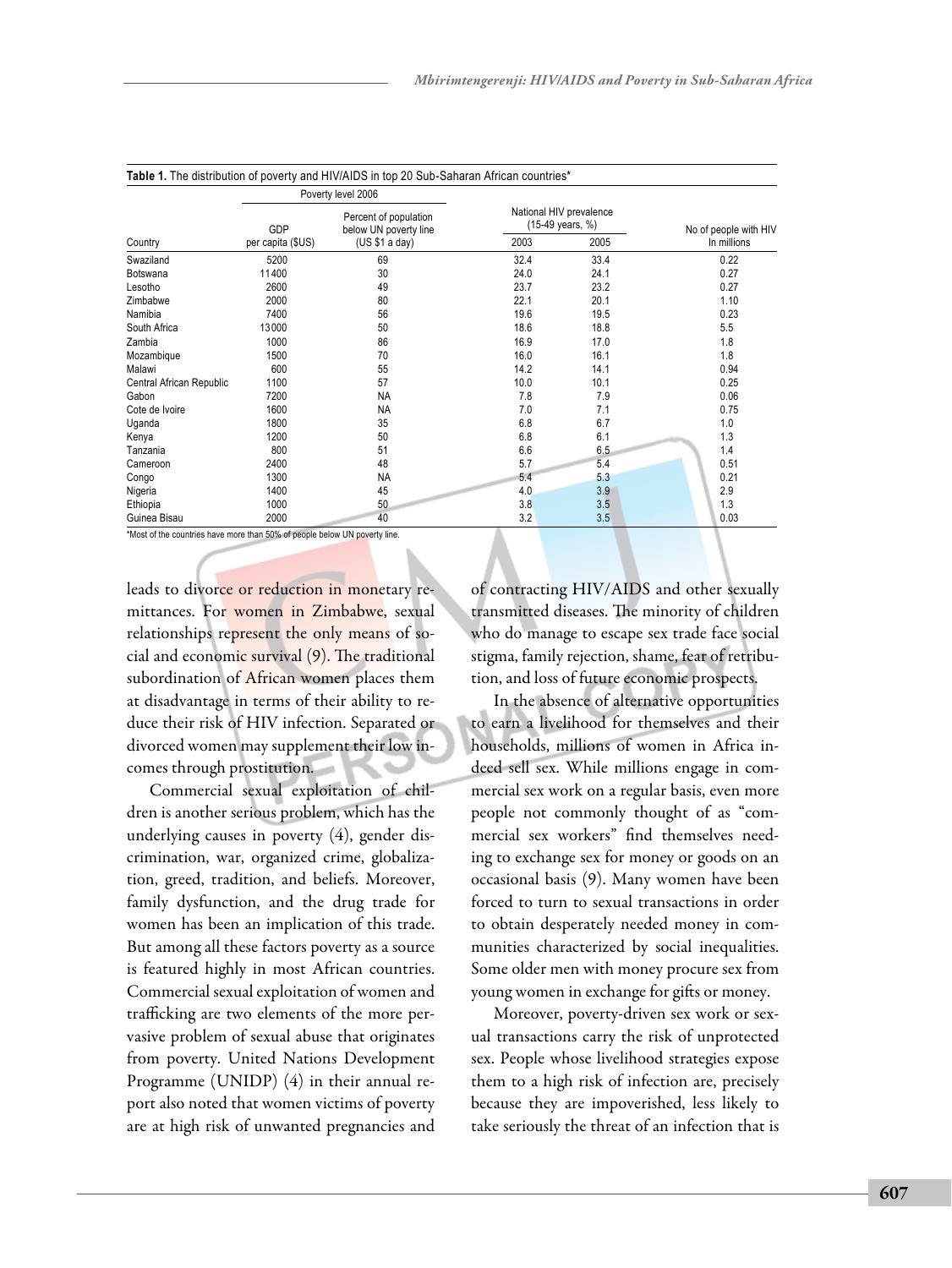fatal in years from the present (10). They are after all facing the reality of day-to-day survival for themselves and their households. These young girls do not bother to use condoms, as in most cases it is the man who is responsible for that, since he is the one who pays for the sex (11). Worse still, men are willing to pay exorbitant prices for sex without a condom, which puts women in even greater temptation.

In addition to these findings, it was also reported that poverty was a key cause to commercial sex work in Swaziland. Almost a third of commercial sex workers in this country were employed and undertook commercial sex work to supplement their income (11).

Sechaba Consultants in South Africa also identified poverty as a significant factor in commercial sex work. The prevalence rate in this country was 33.4% by the end of 2005. However, the transition from employment in garment factories to commercial sex work, in order to increase the income, was a form of upward mobility for some commercial sex workers who primarily tended to provide sexual services to foreigners (11).

There are two groups of commercial sex workers in Swaziland – those mainly providing sexual services for the local Basotho and those providing sexual services mainly to foreigners (11). The latter included schoolgirls and school dropouts who became involved in commercial sex work to support their families. It was claimed that foreigners were always ready to pay more than local customers, particularly when they did not use condoms.

Malawi is losing a lot of highly-trained and experienced professionals to HIV/AIDS (12). In this country, where the adult HIV/ AIDS prevalence is 12.2%, government has been advised to take pro-active steps to institute appropriate policies to control the impact of the deadly pandemic by prohibiting women's commercial sex work. Kumbanyiwa added that despite the law that prohibits commercial sex work in the country, there are many prostitutes who are exacerbating the HIV/AIDS problem. If sex workers did not have lucrative clientele who sometimes pay in US dollars, they could not have been lining up along the cities' streets every night. Indeed most of the people in Malawi who are dying from the scourge are young energetic women and men who could assist in the development.

In fact, there are a number of interlocking reasons why most women are more exposed to commercial sex and vulnerable to HIV/AIDS than men. The major reasons for commercial sex include female physiology, women's lack of power to negotiate sexual relationships with male partners, especially in marriage, and the gendered nature of poverty, with poor women being particularly vulnerable (12). Inequities in gender run parallel to inequities in income and assets. Thus, women are vulnerable not only to HIV/AIDS infection but also to the economic impact of HIV/AIDS. This is often a result of gendered power relations evident in rural households (11), which can leave women prone to the infection of HIV. With increasing economic insecurity, women become vulnerable to sexual harassment and exploitation at and beyond the workplace, and to trading in sexual activities to secure income for household needs (13).

According to IRIN news (13), the ongoing drought has left hundreds of thousands in eastern Kenya facing severe food shortages and has driven many rural people into towns in search of work and food. Young women are sent from deep within the interior to the roadside to sell honey and homemade crafts. IRIN News added that parents have resorted to sending their young daughters into the towns to trade their bodies for money to feed their families. It has been noted that women find a ready market in towns like Makindu, where truck-drivers welcome their company in the bars and in their beds. The result of this potent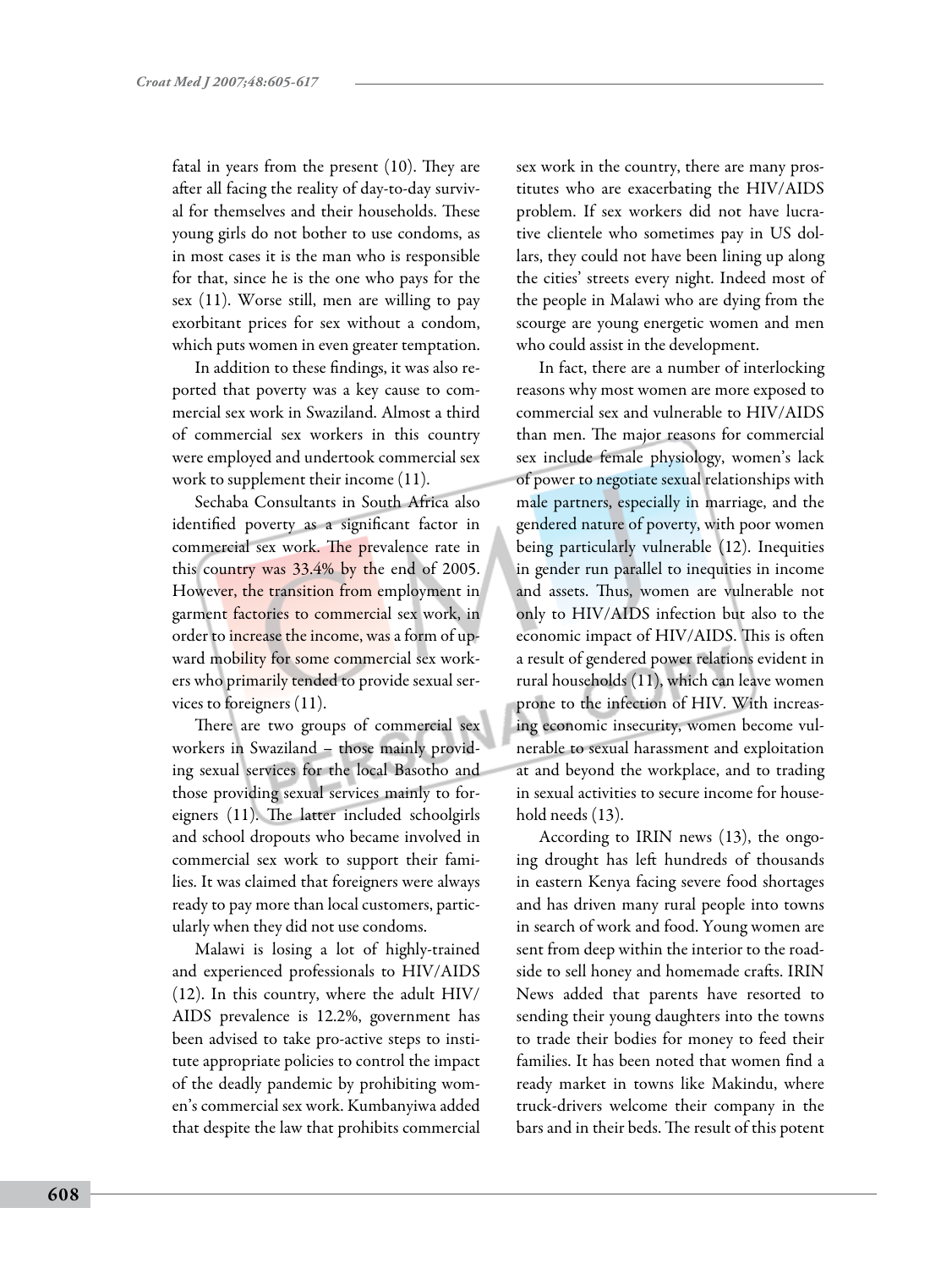mix of sex with multiple partners and excessive alcohol consumption is that Makindu in Kenya has an HIV prevalence rate almost double that of the general population. In this country, where the HIV/AIDS prevalence is now 6.1%, women are well organized for commercial sex as there is flourishing tourism (14).

Many girls in Malindi, Kenya, as soon as they have breasts, find European boyfriends (14). It was added that, because of poverty, the community has embraced commercial sex as a way of improving their living standards (14).

The tradition of early marriage among Miji Kenda, the nine linguistically related ethnic groups who inhabit the Kenyan coastal districts of Kilifi, Kwale, Malindi, and Mombasa, could be contributing to the problem of teenage prostitution.

It has been documented that poverty causes sex trafficking as well, because women have no other choice but to accept to be exported to another land where basic resources are easily found. Putting an end to this exploitative practice is to offer viable economic options for poverty-stricken women and girls.

The fact that sex trafficking is a direct product of poverty is a widely recognized by humanitarian organizations, governments, and academic researchers. United States The United States Agency for International Development pointed in their 2005 annual report that trafficking is inextricably linked to poverty (14). Wherever deprivation and economic hardship prevail, there will be those destitute and desperate enough to enter into the fraudulent employment schemes that are the most common intake systems in the world of trafficking, let alone spreading the HIV/AIDS epidemic (15).

It has to be further made clear that the real danger of becoming an unwilling victim of human trafficking syndicates and commercial sex, turns into a minor concern of a young woman who is desperate enough to hoist and relieve her family from the vicious cycle of poverty. These young women have illusions and dreams that frequently prevail over life's sad realities, especially in the youthful mind of someone very eager to escape from material deprivation. Many are prepared to face any form of consequences if only to free their families from the clutches and bondage of poverty (16).

Therefore, it is a natural fact that commercial sex is an indisputable indicator of poverty and the fatal predictor of deadly HIV/AIDS.

# **Polygamy and poverty**

The practice of polygamy may, in most cases, be explained in terms of a "levirate," a social practice used to ensure the continued status and survival of widows and orphans within an established family structure in Africa. It has been proclaimed by proactivists that it is the only way to sustain equity of resources in poverty stricken societies (4).

The Kingdom of Swaziland has centurylong traditions that are observed in all areas of life. Cultural traditions, such as respect for elders, strong extended family ties and influences, use of traditional healing practices, and deeply rooted spiritual beliefs that often blend African and Christian religions are prominent. However, it has 69% of the population below the poverty line, widely distributed polygamy, and high HIV infection rate (42%) (13). It has overtaken Botswana, which had the highest estimated infection rate. Men are allowed to marry several wives if they pay a dowry, known as *lobola*, which normally entails giving cattle to the brides' parents. It has to be pointed out that in Swaziland, one in every three people between ages 15 and 49 are HIV-positive (13). IRIN News has also reported that to prevent the spread of HIV, the King of this country in 2001 reinstated the custom that mandates that all girls under age 18 should not have sexual relations for five years after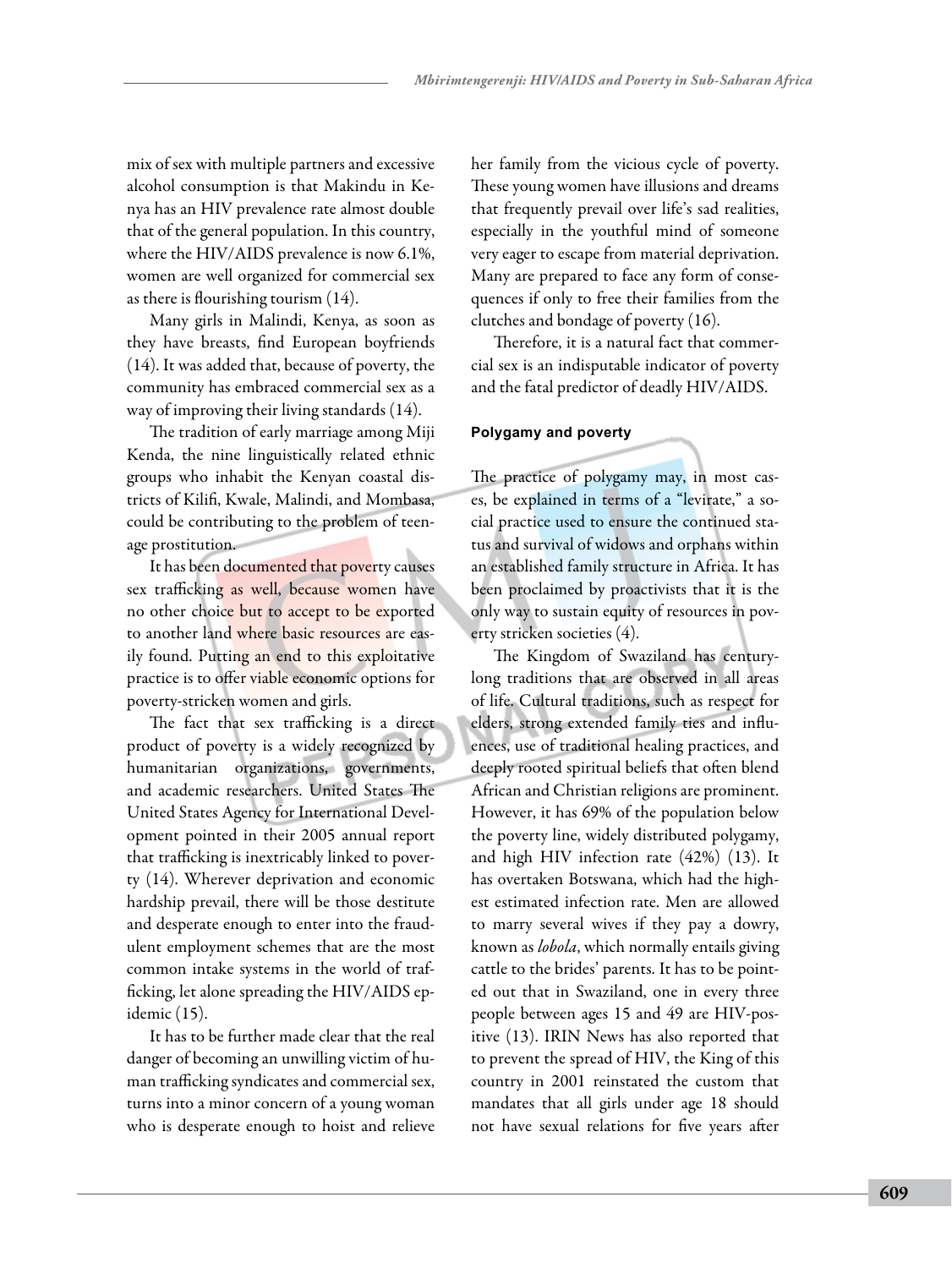achieving puberty. Any man who has sex with a virgin under age 18 must pay one cow to the girl's family. However, soon after reinstating the rule, the king became engaged to a 17-yearold girl in 2004. The king – who has at least 12 wives – declared HIV/AIDS a national disaster in 1999 and incited an intensive discussion on the issue. However, some Swazis claim that the monarch's own polygamous lifestyle is a very poor example for a nation dying of AIDS. The monarchy is dually led by the king and the Queen Mother. The king's mother has ruled this country since he was 18 years of age. The king's father was the world's longest reigning monarch, whereas the king's grandfather allegedly had over 100 wives and 1000 children (11). Therefore, patriarchy and polygamy are strong in the culture and history of this country and it is sometimes difficult for the king and his government as to reconcile the cultural norms and fight against HIV/AIDS.

Similar kind of social dynamic exist in Uganda as well. In Kwinkumda village, eastern Uganda, for example, most women are at risk due the polygamous marriages. In this area, when a man has only one wife, he is considered a bachelor. They believe that it is useful to have more than one wife, since if one goes to visit her parents, the other will remain to look after the husband sexually (17). In Uganda, polygamy, whether tied by legal matrimony or as a matter of common law, is the norm. Moreover, diseases associated with sex can even be viewed as male status symbols, especially in the Muslim society. Muslim men who intend to marry more women are expected to discuss their decisions with their first wives. In fact, the first wives take it upon themselves to identify and recommend the "right" women for their husbands who will assist in the development of the family. There is a belief in this region that less economically privileged women must be assisted through marriage.

However, president Yoweri Museveni in his national 2000 annual address cautioned that there may be a danger in having multiple sex partners because HIV/AIDS is mainly spread through sexual relationships. He added that although Islamic scriptures encourage polygamy, it is contrary to the approved international AIDS control measures. If the man is not sexually satisfied with the official wives he is tempted to have other women. Therefore, the effects of spreading HIV/AIDS within polygamous marriages are more fatal than in monogamous relationships if men have extra-marital sex partners. This is so as there is multiple cross infection. It must be added that Uganda, where only 35% of the people live below the poverty line, has achieved remarkable and unique success by decreasing its HIV/AIDS peak infection rate from 21 percent in 1989 to a every low level of 6 percent in 2002. The strategies like reduction in polygamy did not appear out of thin air. The president of Uganda, Yoweri Museveni, and his wife, Janet, describe themselves as Christians and have emphasized the role of biblical values in their governing, rejecting the polygamous marriages.

According to BBC News (17), an Ethiopian man with 11 wives and 77 children has been urging people not to follow his example and gave advices on family planning and contraception. The man learnt a lesson after seeing his fortune disappear under the competing demands of his enormous polygamy family. Ayattu Nure, aged 56, even urged people not to get married. Such effects of poverty and polygamy are devastating. Polygamy does not bring fame but a lot of responsibilities. Also, polygamous women, tired of waiting for their husbands, indulge into extra-marital affaires and expose themselves to the deadly HIV. Even if only one woman contracts the virus eventually everyone would be infected.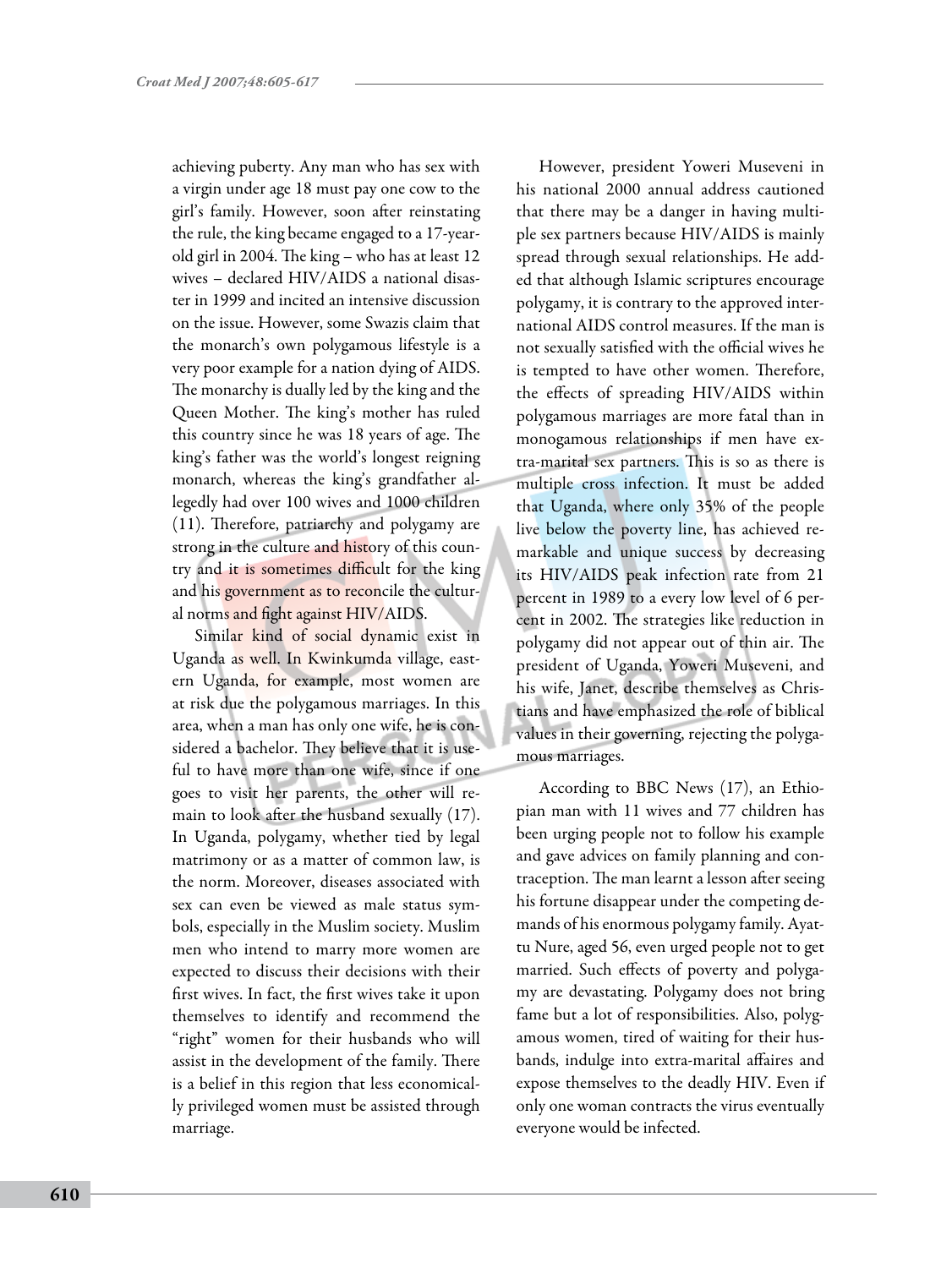In addition to the traditional marriages, the leaders of the affiliated Christian sects issued a 23-page policy document on HIV/ AIDS policy in Zimbabwe (18). The document was drafted by members of the Union for the Development of Apostolic Churches in Zimbabwe, which is an umbrella group of Apostolic and Zionist churches made up of more than 70 bishops from each of the country's 10 provinces (19). The document calls for the abolition of polygamy, child marriage, and inheriting of brothers' widows, which the sects previously approved. In this document they noted that there is a danger if the husband cannot satisfy the polygamous wives, they will be tempted to look for sex outside the marriage, and one of the partners may be infected and this will increase the risk of contracting and spreading HIV. The Zimbabwean government called the move historic in the fight against the epidemic. Sect members who wish to marry within their churches will be urged to obtain HIV tests and counseling and reveal their status to their partner. Zimbabwe is currently struggling with critical poverty as there are now over 80% of the people living below poverty line.

Although, as proactivists claim, cultural values of marriage have to be maintained, polygamy is causing more harm than good and remains the major predictor of increased HIV infection.

## **Teenage marriages and poverty**

Throughout the world, marriage is regarded as a moment of celebration and a milestone in adult life. Sadly, the practice of early marriage gives no such cause for celebration in most African communities. Imposing marriage upon a child means that the girl or boy's childhood is cut short and their fundamental rights are compromised. Young married girl is exposed to torture, abuse, and the risk of the deadly HIV/AIDS infection.

Some authors have looked at the reasons for the perpetuation of early marriage and its possible increase in populations in Africa. A key factor is poverty, with the marriage of children often seen as a strategy for economic survival. In addition, it is perceived as a way to protect girls from HIV and STI. However, evidence points to the contrary.

Some young girls are forced into marriage at a very early age (20). Others are simply too young to make an informed decision about their marriage partner or about the implications of the marriage itself. They may have given what passes for "consent" in the eyes of the custom or law, but in reality, consent to their binding union has been made by others.

In some societies in Africa, parents withdraw their girls from school as soon as they begin to menstruate, fearing that exposure to male pupils or teachers puts them at risk from rape. These practices are all intended to shield the girl from male sexual attention (21), but in the eyes of concerned parents, marriage is mostly seen to offer the ultimate "protection" measure and, more commonly, an economical source.

Early marriage deprives a girl of her adolescence (21). In many traditional societies, the idea of an adolescent period between puberty and adulthood is alien. A girl who menstruates can bear a child, and is therefore "a woman." This put girls in an awkward position for early marriage with the fact that the law covers everyone up to age 18 in most African countries and regards childhood as a process of development – one that does not end with a definitive physical maturity marker.

Furthermore, WHO (22) also noted that poverty played a central role in perpetuating teenage marriage. Parents want to ensure their daughters' financial security, since daughters are considered an economic burden in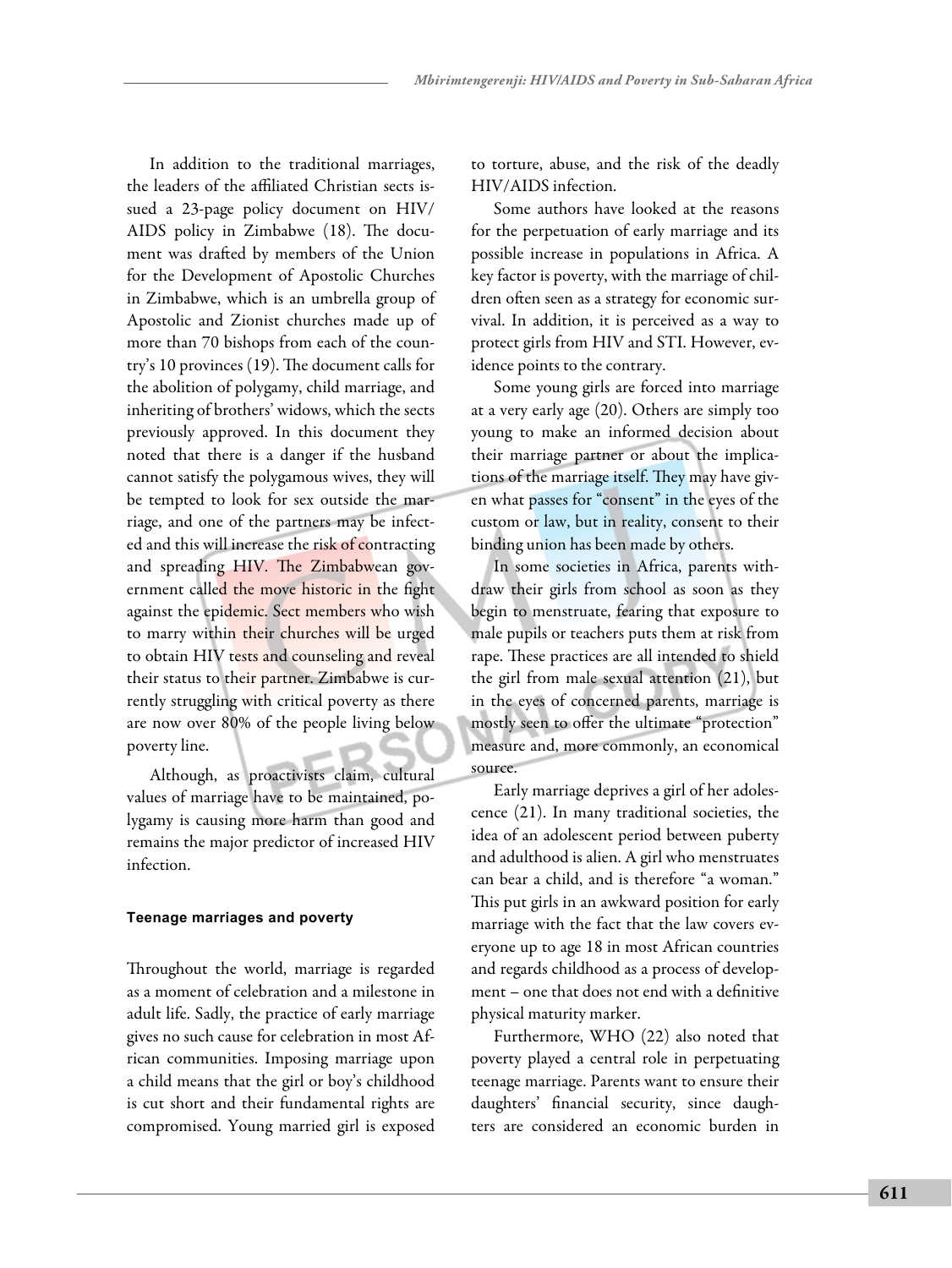the family. Parents think that feeding, clothing, and especially educating girls is costly. A family's only way to recover its investment in a daughter is to have her married in exchange for a dowry as soon as possible. In most of African countries, the dowry decreases as the girl gets older, which tempt parents to have their daughters married at a younger age. These are not necessarily heartless parents but, rather, parents who try to survive under severe conditions of poverty. Additionally, child marriages form new alliances between tribes, clans, and villages; reinforce social ties; and stabilize vital social status. However, in most cases their dreams end prematurely when the girl becomes sick or die at the tender age due to HIV/AIDS.

Indeed, girls who marry young in Africa are mostly from poor families and have low levels of education. Traditionally, if they marry men outside their village, they must move away, which may cause loneliness and isolation. As these girls assume their new roles as wives and mothers, they also inherit the primary job of a domestic worker. Because the husband has paid a hefty dowry, the girl is also under an immediate pressure to prove her fertility. Girls often embrace their fate and bear children quickly to secure their identity, status, and respect as an adult. As a result, these young girls have high total fertility rates but have missed the opportunity to be children – to play, develop friendships, bond, become educated, and build social skills. This vicious cycle of poverty is compounded by the pandemic HIV/AIDS that is in many cases an outcome in the process for the forced teenage marriages.

Teenage marriage only continues the cycle of poverty. In addition to the lost potential of girls who are married off, there are real costs associated with women's health and infant mortality. Teenagers younger than 15 are five times more likely to die during pregnancy or childbirth than women in their twenties, and mortality rates for their infants are higher as well. Child brides may face a higher risk of contracting HIV and other sexually transmitted diseases than unmarried sexually active teenagers, according to research by the University of Chicago (23).

A government official in Kuria, Kenya, has recently rescued five girls who had been taken out from their classrooms to be forcefully married (24). In most cases, the affected children are primary school children. It is unfortunate that while other communities are discarding traditions that drag down their socio-economic development, the Kuria community still embraces the custom of marrying off their children. It is something that should be stopped because it denies girls the right to education and may expose them to HIV/AIDS. The Kenyan government is taking stringent measures on parents engaging their children in forced marriages. However, some members of the community often cross into neighboring Tanzania where they perform the marriage rituals and earn the money for selling their daughters (25). Such situations are very common not only in Kenya and Tanzania but also the entire Africa (26).

A recent study in five very poor villages in Egypt found young girls being married off to much older men from oil-rich Middle Eastern countries via brokers. Poverty-stricken parents are persuaded to part with the daughters through promises of marriage, even or false marriages that are used to lure the girls into prostitution abroad. Such practice has lead to a decrease in girls' education in this country.

There are also reports from HIV/AIDS researchers in Eastern Africa that marriage is seen as one option for orphaned girls by caregivers who find it hard to provide for them. Some countries in the grip of on-going civil conflict like Sudan show acute symptoms of child-related social stress – increasing child slavery and trafficking, rising numbers of chil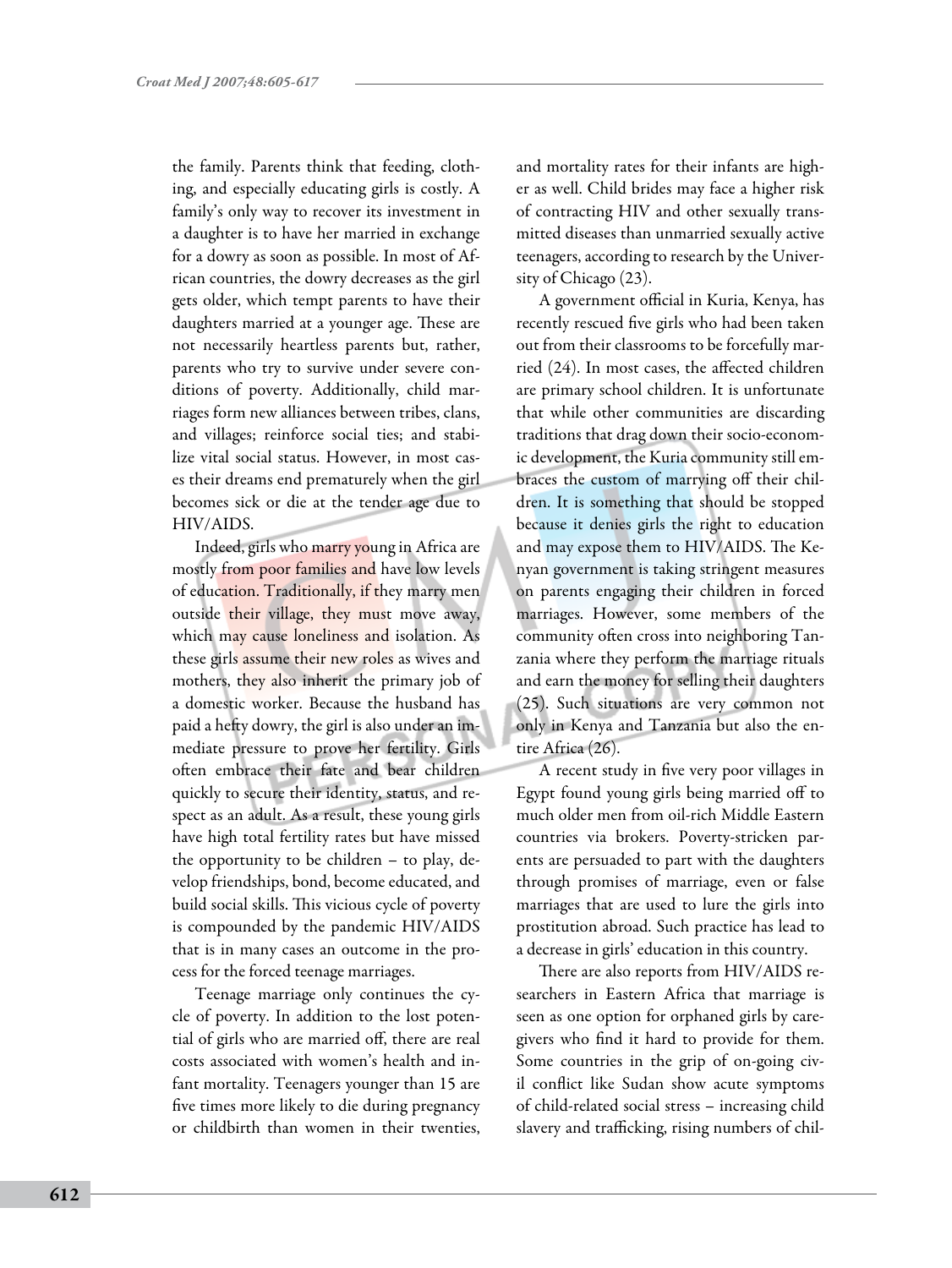dren on the streets, very young prostitutes and laborers, and high levels of child neglect and abandonment, let alone increased level of HIV infection (22).

In Côte d'Ivoire, a target country for the President's Emergency Plan for AIDS Relief (PEPFAR) girls in the poorest 20% of households are three times more likely to be married young due to poverty (22). Moreover, In Senegal, a Millennium Challenge Account (MCA, 2005) noted that young girls in the poorest 20% of households are more than four times as likely to be married as girls in the richest families.

East African country of Ethiopia has one of the highest rates of child marriage in the world, despite a national law prohibiting the practice. Nationwide, 60% of girls under the age of 18 are married. In the Amhara region, half of girls younger than 15 are married (25). It is worrying for the government as the prevalence of HIV in this second highest populated country in Africa with over 70 million people is escalating.

Not only are husbands, on average, older than boyfriends, they are also more likely to be infected. Clark (20) calculated that in Kisumu, Kenya, 30% of male partners of married adolescent girls were infected with HIV, while only 11.5% of the partners of unmarried girls were HIV-positive. Similarly, in Ndola, Zambia 31.6% of married girls' partners compared with 16.8% of unmarried girls' boyfriends were found to carry HIV. A concern about large age gaps between sexual partners is increasingly present in national AIDS policies. Yet these policies often fail to acknowledge the role of marriage in creating such large age differences.

Similarly, early marriage is common in Zambia, and 42% of women were married before the age 18. Perhaps more unique to Zambia is that less than a half (44%) of sexually active adolescent girls are married, suggesting relatively high rates of premarital sexual activity (9). Strikingly, however, married adolescents represent a clear majority of those who reported having unprotected sex (82%), mainly due to a higher frequency of sex within the marital relationship rather than a decrease in condom use. Thus as shown earlier, married girls are more than 13 times as likely as unmarried girls to have unprotected sex. On average, husbands of girls married before age 20 were found to be 6.7 years older than their wives.

While Zambia has promoted several large youth outreach and family life education programs, these programs do not reach the sizeable proportion of adolescent girls who are married. Thus in Zambia, where 17% of adults are HIV positive and more than 50% are under the UN below poverty line (Table 1), there is a need to implement special protection strategies to reach married adolescents. It must be emphasized that ignoring the risks that young girls have may undermine the existing HIV intervention programs (27).

What is more stressful is that marriage for many teenage girls is the beginning of frequent and unprotected sexual activity, not only in the family but in extra-marital affairs. The younger the bride, the more sexually active they are. The frequency of sexual intercourse among married girls is far higher than among unmarried sexually active girls (2). Analysis of Data for Health Services (DHS) data by WHO (22) shows that in 27 of 29 countries, more than half of recent unprotected sexual activity occurred within marriage.

One fundamental difficulty with teenage marriage is that girls are financially dependent on their husbands and, therefore, they lack the power to make demands upon them. They cannot ask their husbands to get an HIV test; they cannot abstain from intercourse or demand condom use; they cannot insist that their husbands be monogamous; and ultimately, they cannot leave because they cannot re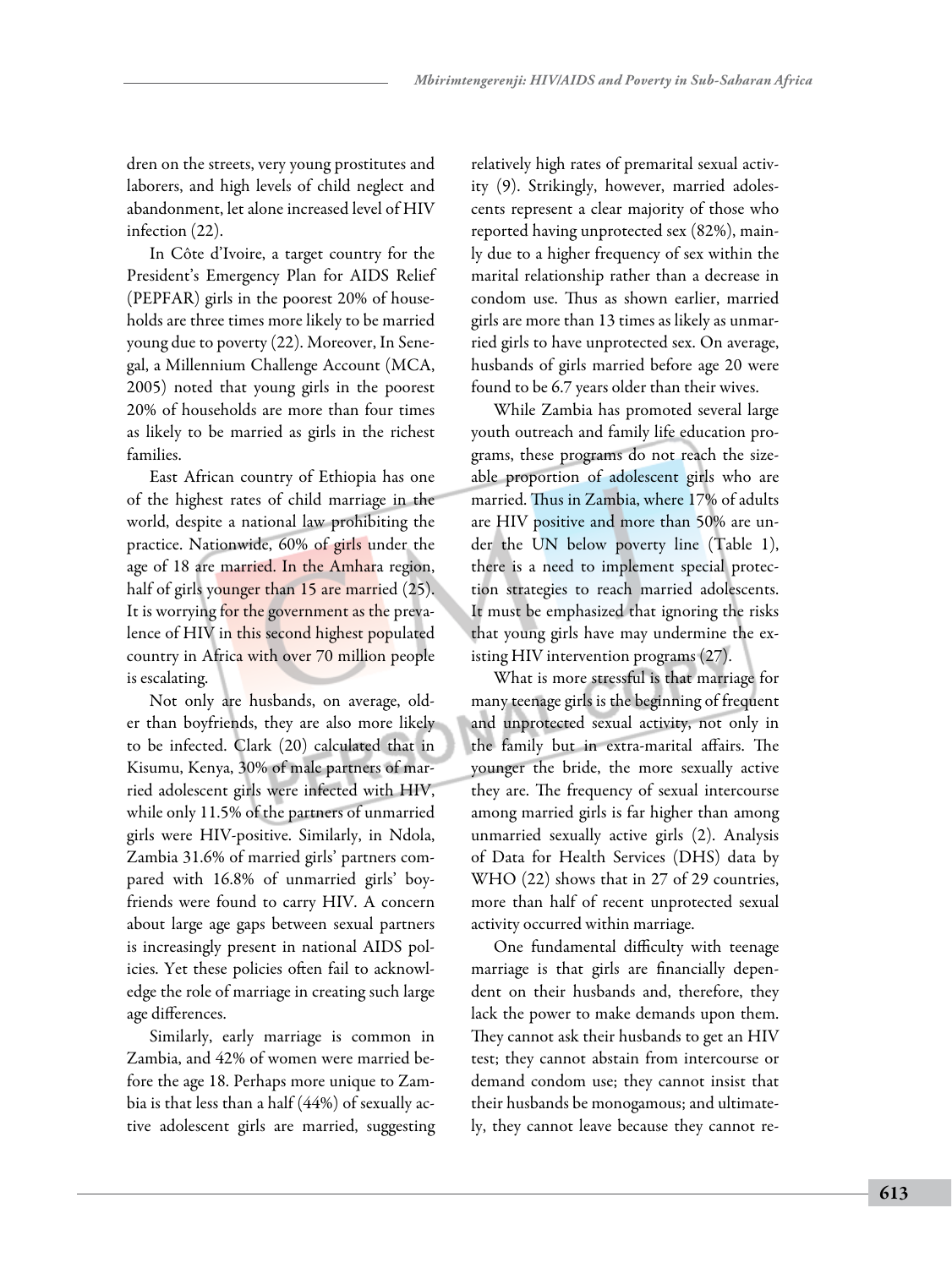pay their high dowry. In addition, returning to their parents' home may not be an option because divorce is culturally considered unacceptable and leaving their husbands may have serious implications on the social or tribal ties that were developed during the marriage (9).

In Moshi, Tanzania, HIV prevalence was greater among young women who started having sex at an early age  $(\leq 15$  years). The HIV prevalence peaked early at 10% among 25-29 year olds (2). This suggests that most infections in women occur at a younger age, during the first few years after sexual debut. Immature genital tract and cervical ectopy, which is common in young women might increase the risk. Untreated sexually transmitted diseases may increase the biological susceptibility. Furthermore, it was noted that women mostly have older partners, which may likely be previously infected.

Therefore, poverty still remains the root of early marriage for most young girls in Africa. If current patterns continue during the next decade, more than 100 million girls in Africa will be married before the age of 18.

## **Migration and poverty**

Migration is often seen simply as a "flight from poverty;" there are no opportunities available locally, so people migrate in order to survive in another region or country. An example of this is the flight from a devastating famine in Zimbabwe, with people walking great distances to reach feeding stations in South Africa run by international agencies and charities. There are also people running away from the civil war in Sudan, Mozambique, Angola, and Congo. When these people are displaced they have no shelter, food, or clothes. As a result, most of the refugees indulge into commercial sex work as a means of survival. Others tend to marry local people so as to secure citizenship in fear of deportation.

However, in some cases migration occurs not because of civil war but because of poverty in their indigenous societies.

At the same time, exploitation and disruption associated with the population movement contribute to spreading the deadly HIV/ AIDS.

Numerous studies have established a clear link between elevated HIV seroprevalence and a short duration of residence in a locality, traveling along major transportation routes, immigrant status, and international travel to the Sub Saharan region (25). Large-scale economic migration has been a common phenomenon particularly in southern African region (2). Historically, men have migrated from Lesotho, Botswana, Swaziland, Mozambique, Malawi, Zimbabwe, and Zambia to seek work in South African gold, platinum, and diamond mines. The migrant labor system in South Africa was based on "hostels," where male mine workers lived in barracks for long periods or indefinitely, separated from wives and families. Men passed the time drinking and seeking female companionship and sex, either as longterm sexual partners, casual short-term partners, or cash clients (28). So, the movement of people has brought infections from other parts of the region to "destination" countries such as South Africa and again back to the countries of origin (29). It was found out that the HIV/AIDS prevalence among Malawian migrants to South Africa rose from 3.8% in 1986 to 21% in 1989, with an African pattern of transmission (30).

It has to be pointed out that, plagued by widespread poverty and illiteracy, Sub-Saharan Africa is grappling with the pressures of rapid urbanization and vast population migrations. In the face of these obstacles, HIV continues its relentless assault. It is estimated that 4.2 million sub-Saharan Africans died of AIDS in 2006. Indeed, the epidemic is taking a downward spiral that is putting many of the health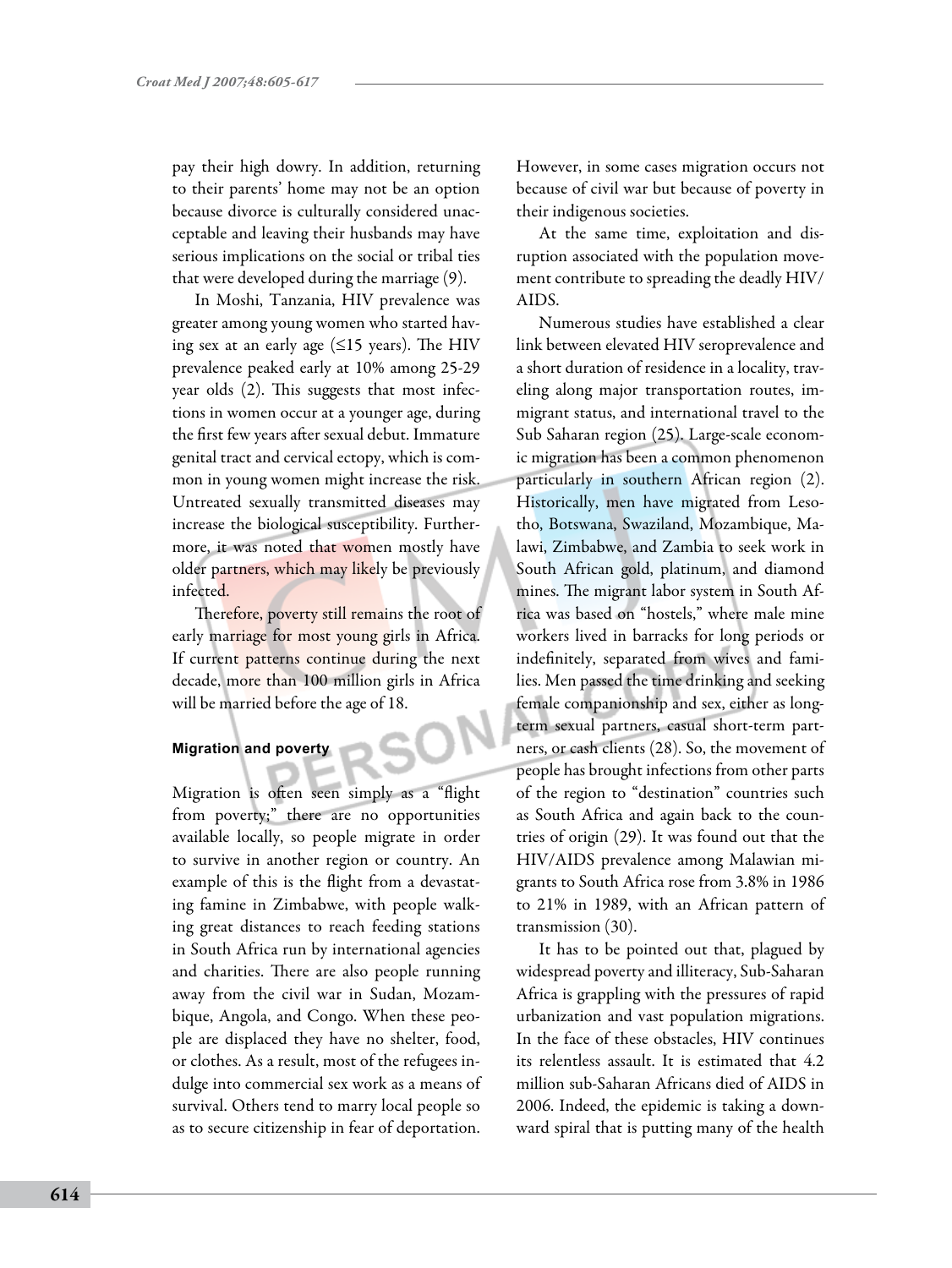and development gains of the past several decades in question.

However, it is important to recognize that migration can involve costs, economic and social, as well as benefits. Thus, migration creates the conditions that lead to people to feel poor, which in turn leads them to further migrate as they move in order to satisfy new-found aspirations (22). This process is perhaps at the root of greatest part of migrations, with the primary driving force being a desire for a better life rather than absolute deprivation. This means that migration is thus both the creator and the product of poverty.

It was emphasized that as a solution to poverty most young people in Africa resort to migrate to neighboring countries or across the Atlantic and Indian ocean (2). For the last 10 years there have been numerous cases of deportation of young Africans from Spain, England, and Italy back to Africa. Most of the studies on these deported young men and women indicate that they resorted to illegal migration in search for a job.

Easy generalizations are impossible to make due to limited published data but it is likely that the relative impact of migration on poverty, and of poverty on migration, varies by the level of development of the area under consideration. In this part of the world and under certain conditions, poverty may be a root cause of migration, whereas in other parts, under different conditions, the poor will be among the last to move.

Equally, in some areas, migration may be an avenue out of poverty, while in others it contributes to an extension of poverty. As the majority of the poorest countries in the world are to be found in Sub-Saharan Africa, it appears likely that there is a relationship between migration and poverty. However, this is different from migration occurring in the more dynamic economies of eastern Asia and Europe.

As a working hypothesis, it can be proposed that in Sub-Saharan Africa poverty is a root cause of population movement, since migration is there often central to survival, while in eastern Asia migration occurs more because of the improvement of living standards. However, there is a danger of over-generalization when Sub-Saharan Africa is concerned, as there is a number of auxiliary hypotheses in such vast and diverse region. Therefore, considering that HIV/AIDS prevalence is so high, the alternative hypothesis that migration lead to HIV cannot be logically and scientifically denied. For some countries, the number of undocumented migrants is substantial. For example, about 1 million illegal entrants to South Africa were apprehended between 1992 and 2000 (31). In the country where 5 million people are HIV positive, the vast majority of migrants came from the neighboring Mozambique, Malawi, Zambia, Zimbabwe, Namibia, and Angola, which have lower social economical indicators than south Africa (2).

What changes is the less tangible quality of life when a number of potential migrants begin to judge their own conditions relative to those of people living elsewhere. Studies elsewhere have shown that migrant workers are more susceptible to HIV than local workers (32).

To crown it all, massive migration of young, unmarried adults from "conservative" rural environments to more sexually permissive African cities in recent years has been regarded as partly responsible for the much higher HIV infection levels observed in urban than in rural areas (2). In a number of countries, the HIV/AIDS epidemic in rural areas has resulted in a return of community members who have been living and working in towns and cities. Evidence indicates that rural communities bear the cost of their migrants contracting HIV/AIDS both through the loss of income remitted by a worker who has fallen ill, and through the cost of supporting the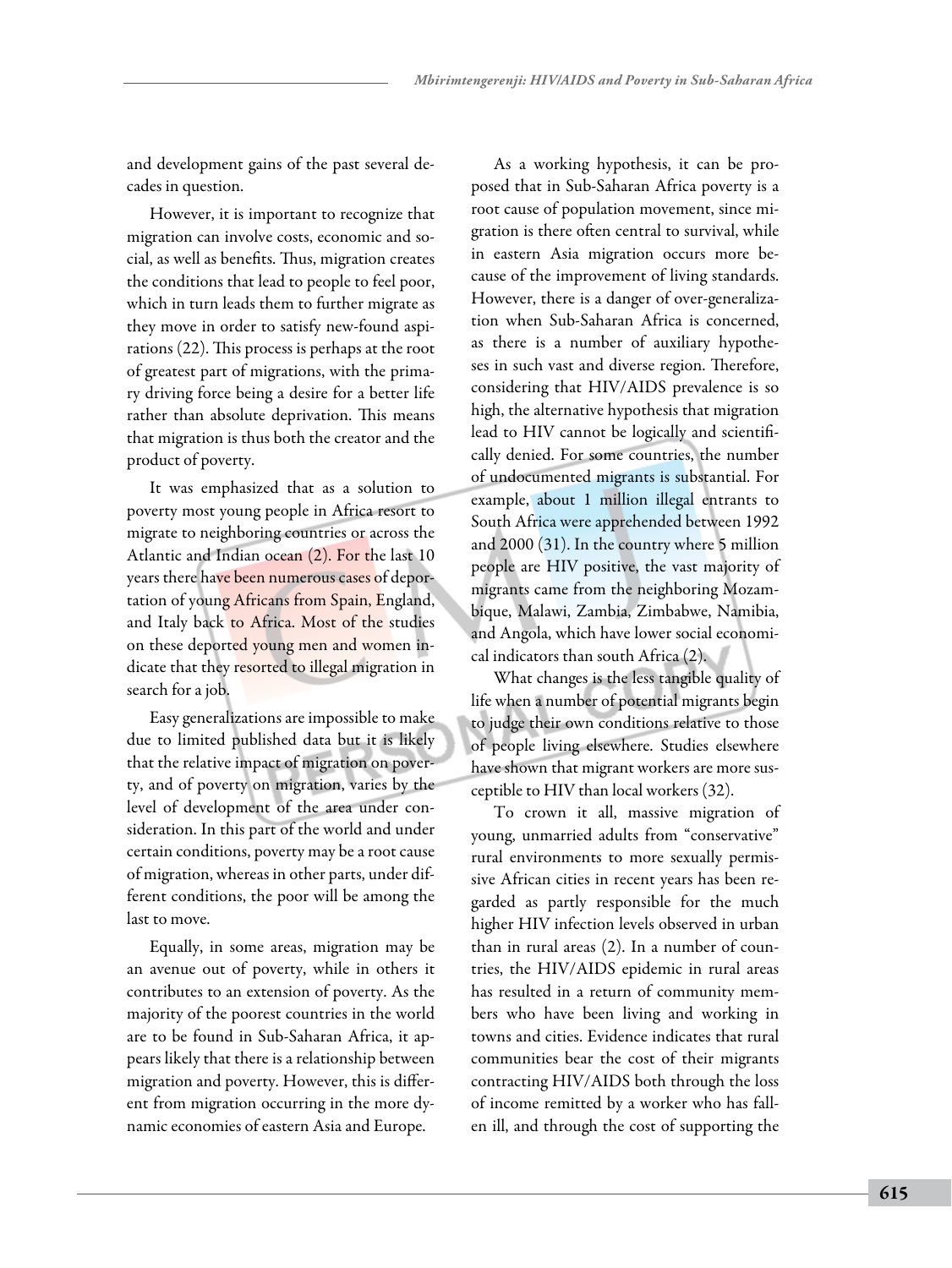family member if they return home once they are ill (32).

It is, therefore, not difficult to assume that migration is not only a predictor of HIV/ AIDS but also the contributing factor of poverty. The information above has clearly revealed that poverty causes people to migrate in search of greener pasture yet they meet the fate of the HIV/AIDS pandemic.

### **Conclusion**

This article explored how HIV remained the exact outcome of poverty in the Sub Saharan region with sexual trade, migration, polygamy, and teenage marriages as its predictors.

In this region, there is an alarming rate of sexual trade with poverty as the main reason. The migration of people in the region also exacerbates the prevalence of HIV/AIDS. Cultural practices like polygamy catalyze the pandemic. Moreover, poverty also forces most young girls to have early marriage that further puts them at risk (33). Such network, despite limited data obtained so far, gives an epidemiologist a possibility to conclude that, indeed, HIV/AIDS is an outcome of poverty.

Unless and until poverty is reduced or alleviated, there will be little progress either with reducing transmission of the virus or an enhanced capacity to cope with its socio-economic consequences. There is a need to take a multi-sectoral approach with a number of capacity-building programs to combat the scourge.

Simple answers to the poverty problem do not exist, but at least recognition of the association of poverty and HIV/AIDS existence is a step toward its solution. The next step has to be the development of policies and programs that address the inter-relationships between poverty and the indicators addressed above. Such activities can make a difference for development outcomes. Programs that address poverty today will facilitate socio-economic development tomorrow and, as a result, people will not have to indulge into immoral behavior for survival. If the predictors of poverty are addressed now, then we can assume that Africa will become a pole of development in following decades.

The HIV/AIDS scourge requires our maximum attention if the innocent lives of people are to be spared from perishing. The global physical and economical actions are needed to reverse the pandemic. If we do not urgently deal with the predictors of HIV/AIDS in this region, neither the 2010 health Vision targets nor the Millennium Development Goals (MDG) (6) will be met. Moreover, the Millennium Goals will be just another unsuccessful project as was "Health for all by the year 2000!" in the past century.

#### **References**

- 1 WHO annual report. Global HIV/AIDS overview. Geneva (Switzerland): WHO; 2005.
- 2 United Nations Programme on HIV and AIDS. World AIDS Campaign 2004: women, girls, HIV and AIDS. Available from: *[http://data.unaids.org/WAC/wac-2004\\_strategynote\\_](http://data.unaids.org/WAC/wac-2004_strategynote_en.pdf) [en.pdf](http://data.unaids.org/WAC/wac-2004_strategynote_en.pdf)*. Accessed: October 18, 2007.
- 3 UNDP. Conceptual shifts for sound planning: towards an integrated approach to HIV/AIDS and poverty. Pretoria: UNDP; 2002.
- 4 Cohen D. Socio-economic causes and consequences of the HIV epidemic in Southern Africa: the case of Namibia. New York (NY): UNDP; 1993.
- 5 Rugalema G. Mutangadura G, Jackson H, Mukurazita D, editors. AIDS and African Smallholder Agriculture. Harare: SAfAIDS; 1999.
- 6 UNDP. Conceptual shifts for sound planning: towards an integrated approach to HIV/AIDS and poverty. Pretoria: UNDP; 2002.
- 7 Bwayo JJ, Mutere AN, Omari MA, Kreiss JK, Jaoko W, Sekkade-Kigondu C, et al. Long distance truck drivers. 2: Knowledge and attitudes concerning sexually transmitted diseases and sexual behaviour. East Afr Med J. 1991;68:714- 9[. Medline:1797534](http://www.ncbi.nlm.nih.gov/sites/entrez?cmd=Retrieve&db=PubMed&list_uids=1797534&dopt=Abstrac)
- 8 Mugonyi D. Seek treatment, Kibaki urges AIDS patients. The Daily Nation. 2003 Jul 14.
- 9 USAID annual report. Available from: *[http://www.usaid.](http://www.usaid.gov/our_work/humanitarian_assistance/disaster_assistance/publications/annual_reports/index.html) [gov/our\\_work/humanitarian\\_assistance/disaster\\_assistance/](http://www.usaid.gov/our_work/humanitarian_assistance/disaster_assistance/publications/annual_reports/index.html) [publications/annual\\_reports/index.html](http://www.usaid.gov/our_work/humanitarian_assistance/disaster_assistance/publications/annual_reports/index.html)*. Accessed: October 18, 2007.
- 10 Drimie S, Mbaya S. Land reform and poverty alleviation in southern Africa: towards greater impact. SARPN conference on land reform and poverty alleviation in southern Africa. Pretoria 2006.